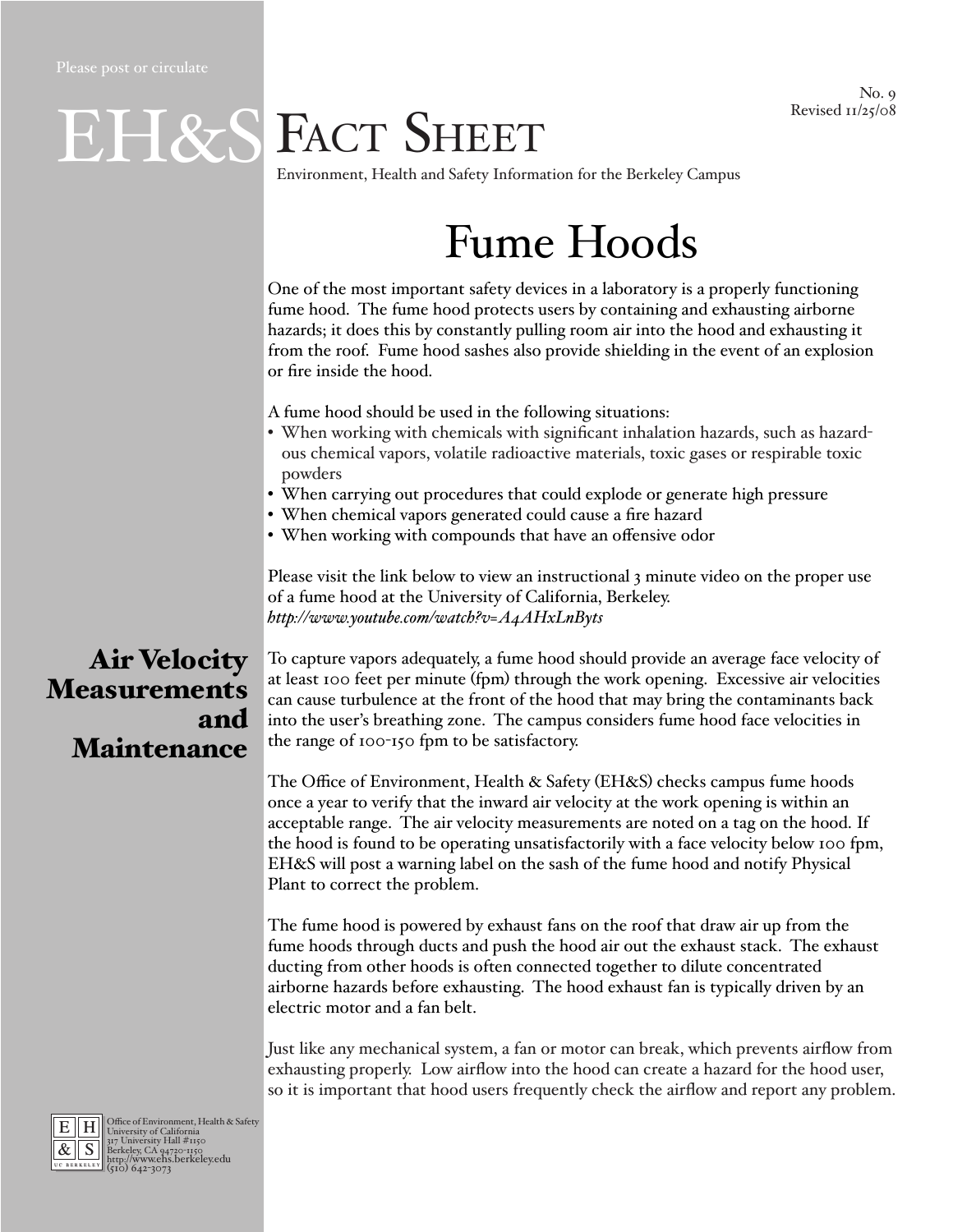In an electrical power outage, the laboratory ventilation may not work properly. It is recommended that the sashes on hoods be closed during outages. There should still be some minimal inflow of room air up the ductwork from a chimney effect, which will assist in keeping contaminants in the hood even if the hood fan goes out. For further information on what to do in a power outage see *[http://ehs.berkeley.edu/sites/default/files/lines-of-services/](http://ehs.berkeley.edu/sites/default/files/lines-of-services/workplace-safety/16powerfailure.pdf) [workplace-safety/16powerfailure.pdf](http://ehs.berkeley.edu/sites/default/files/lines-of-services/workplace-safety/16powerfailure.pdf)*.



## How to Use a Fume Hood

1. Verify proper hood airflow. All hoods should have an airflow indicator that informs the user if the hood is working properly. New hoods may have sophisticated airflow monitors that read-out in feet per minute, and will alarm when the airflow is not satisfactory. Older hoods may have pressure gauges that need to be checked by the hood users. To learn more about the monitor on your hood go to this link: *<http://ehs.berkeley.edu/fume-hood-flow-meter-information-and-instructions>*. If the airflow monitor is not working or there is no monitor, tape a piece of tissue paper to the sash. If the tissue paper is not drawn into the hood, the exhaust fan on the roof may not be working, and the hood should not be used. On the other hand, with airflow velocities that are too high, turbulence can bring airborne contaminants back toward the user.

If you feel that the hood exhaust fan is not working or to have an airflow monitor installed, call the Physical Plant Campus Services (PP-CS) work order desk at 642-1032 (or follow your departmental procedures). After repairs have been made, PP-CS should check the adjusted airflow, or call EH&S at 642-3073 to request a recheck of the airflow for the fume hood.

Turn the fume hood light ON before working with hazardous materials. If the hood light is not working, request that the light be repaired. It is important to be able to see properly when working with hazardous materials.

**2. Adjust the sash to protect you.** Fume hoods have glass sashes that slide horizontally or vertically. Position sashes at or below the sash stop arrows to ensure proper airflow velocities through the work opening. Adjust the sash to shield yourself from splashes or flying objects. Horizontally sliding sashes can be used as a body shield

by wrapping your arms around the sash panel as you work to protect yourself from explosive reactions or splashes of hazardous materials.

3. Keep all work at least **6** inches inside of the hood. The capture ability of a fume hood may not be 100% at the front edge of the hood because of air turbulence. Working with hazardous materials further toward the back of the hood is safest.



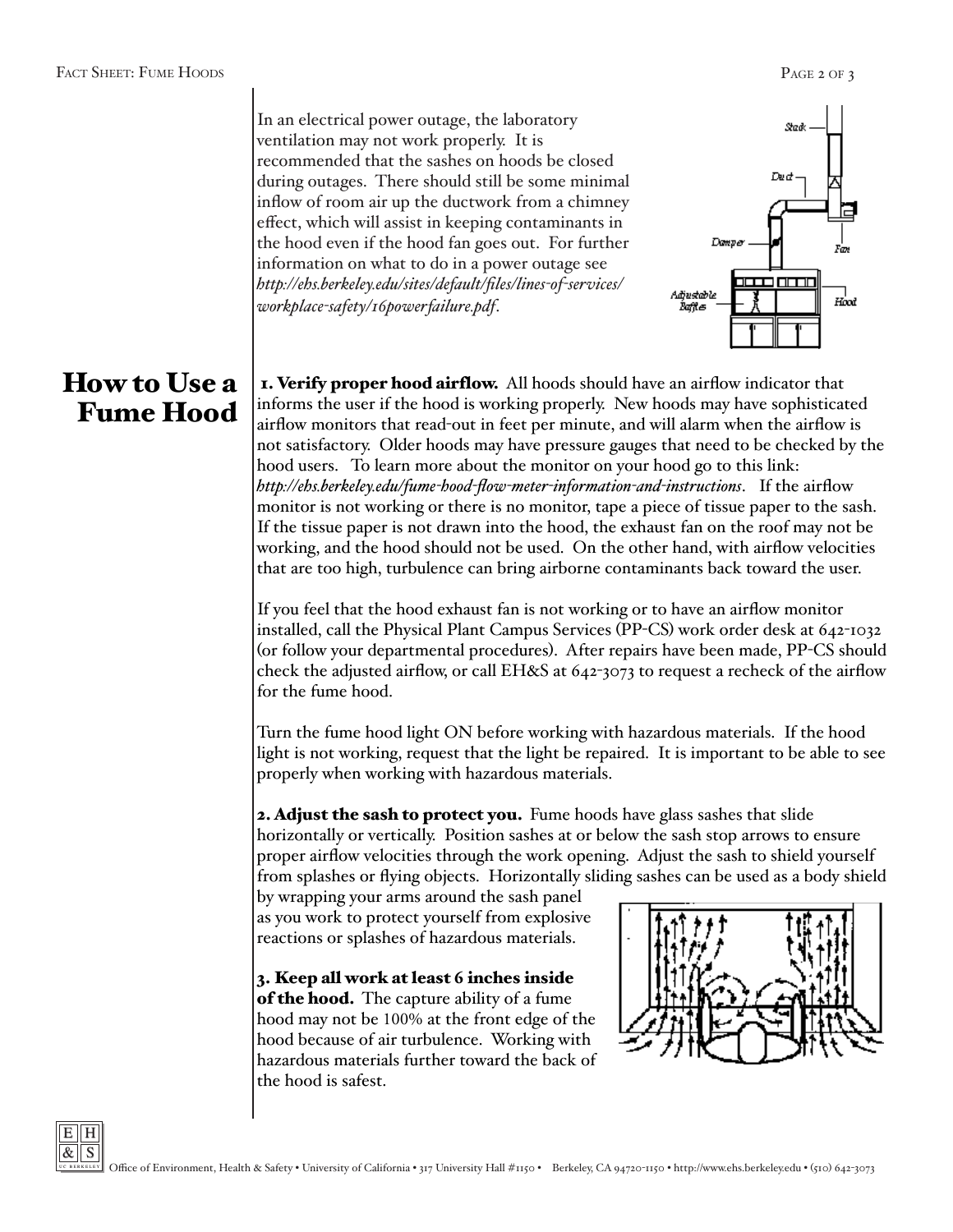- PAGE 3 OF 4
- **Minimize storage.** Do not take up hood space and block ventilation by storing unused equipment or chemicals in hoods. If large items must be kept in the hood, contact EH&S.
- Never lean your head inside the fume hood when hazardous chemicals are present.
- **•**  Most hoods have a bypass that allow some room air to be exhausted even if the sash is closed, but if you are unsure leave a small gap. Closing the sash may also decrease the noise from airflow into the fume hoods. Close the sash when the hood is not being used (at night or when away from the laboratory), but never close non-bypassed hoods completely. Leave at least a two-inch sash opening, particularly if flammable materials are present in the hood (e.g., distillation of solvents).
- Avoid cross drafts near the hood work opening. Do not position circulation fans near the hood work opening and be aware of activity near the hood opening. Someone walking rapidly past the work opening can create a cross draft that

may disturb the airflow and cause turbulence that could draw airborne contaminants out into the room.

- **•** Prevent air pollution. The chemical vapors generated in most hoods are exhausted untreated into the atmosphere. To minimize pollution, seal all chemical containers not in use. Never use the hood to evaporate excess chemical waste. By law, all chemical containers must be capped when the hood is not operating.
- **Keep the hood clean.** Remove unneeded experimental glassware and clutter. Wipe-up spilled chemicals or residues. Make sure you can see through the glass sash, and that the light in the hood works.



- **•** Do not heat perchloric acid (HClO<sub>4</sub>) in standard fume hoods. Perchloric acid vapors may create explosive perchlorates in the duct work. Contact EH&S if you are performing perchloric acid digestions. There are a few special hoods on campus that are specifically engineered for the use of perchloric acid. These hoods have a special water washdown feature that needs to be used if perchloric acid vapors are generated.
- Do not adjust the damper on the exhaust duct above the hood. Doing so may adversely affect airflow to other fume hoods. Users may adjust the baffles at the back of the hood based on the vapor pressure or temperature of the materials being used. (See drawing on page two for locations of damper and baffles.) For most laboratory applications, the adjustable damper should be left in the normal (middle) setting.